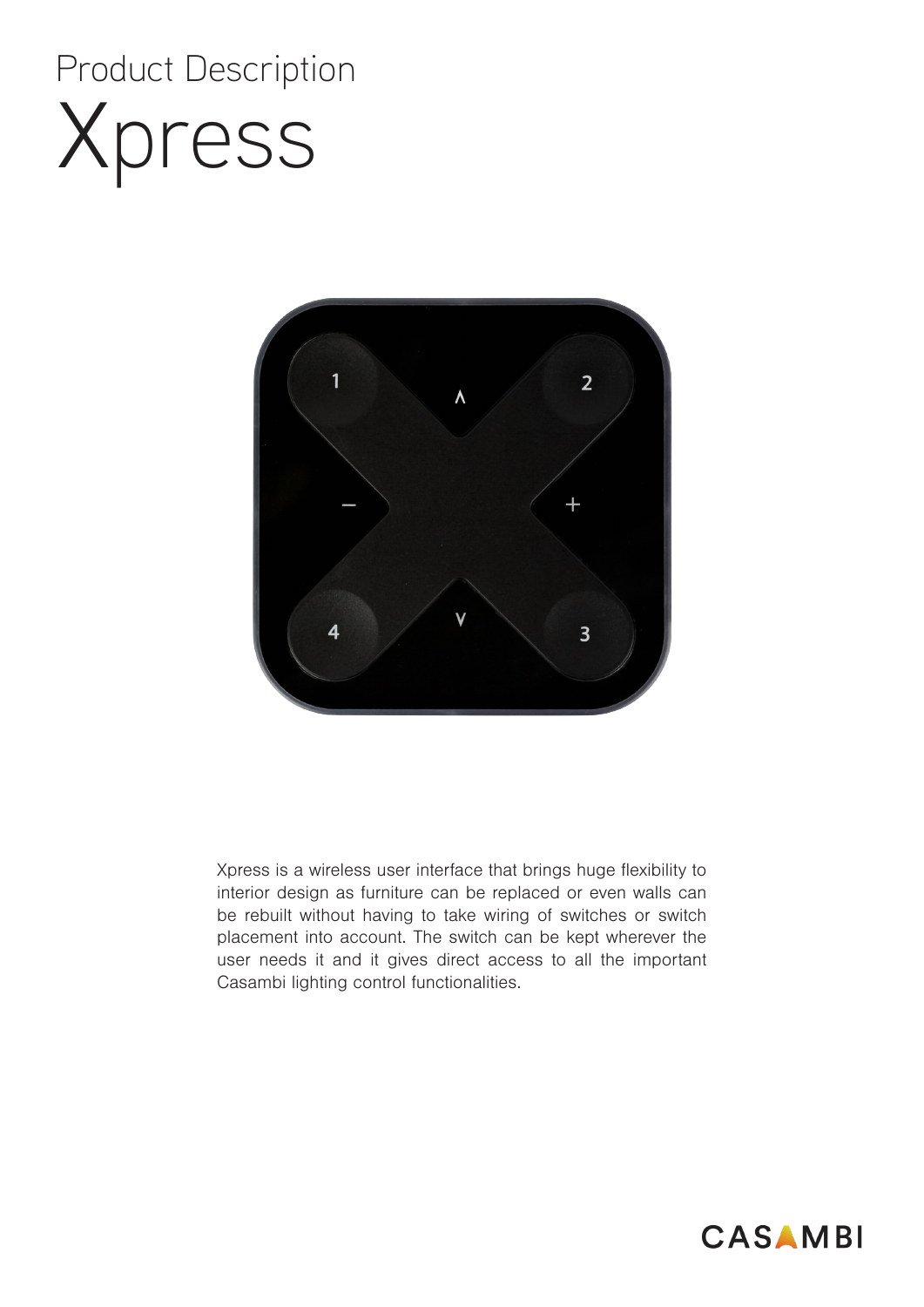### Basic Functions



The Preset buttons of Xpress can be configured via the Casambi app. A light indicates the selected preset.

#### Dim up, Dim down:

• Smooth dimming of last chosen preset

#### Multipurpose buttons:

- Change of colour temperature in steps of 25 Kelvin
- Change of the indirect/direct ratio

#### Preset Buttons:

- Individual luminaire control
- Group control
- Control of all lamps
- Recall scenes
- Recall animations

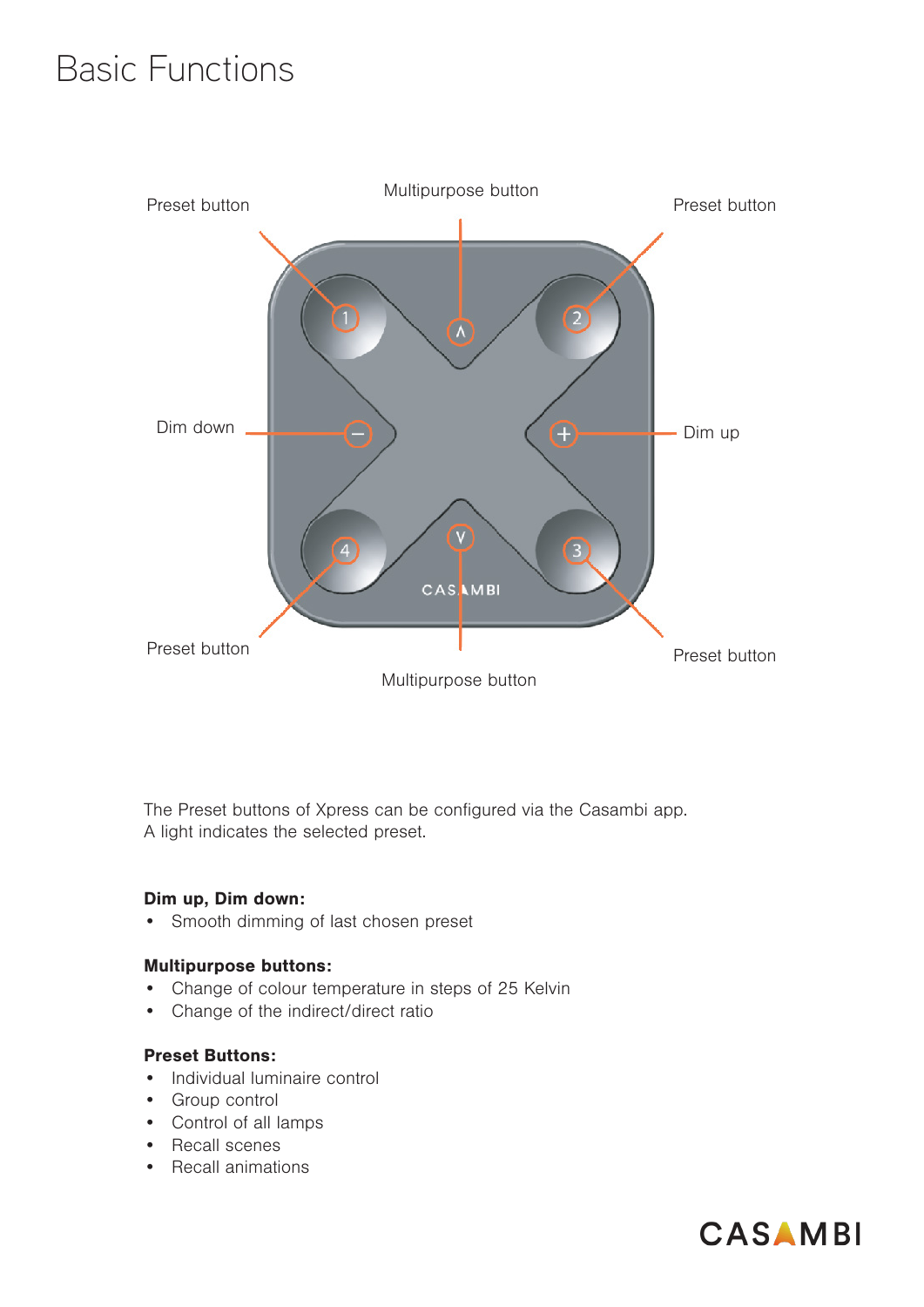### Smart Functions

### Dimming

#### Hold the Dim down or Dim up button:

Smooth dimming of last chosen preset, cycle takes 5 seconds

#### Tap the Dim down button:

• Chosen preset goes to 0%

#### Tap the Dim up button:

• Chosen preset goes to 100%

#### Preset Buttons

#### Tap:

• The chosen preset (lamp control, group control, all lamps, scene recall or animation recall) will turn on

#### Tap again:

• The chosen preset (lamp control, group control, all lamps, scene recall or animation recall) will turn off

#### Colour Temperature

#### Hold the Multipurpose button:

• Changes colour temperature smoothly, cycle takes 5 seconds

#### Tap the upper Multipurpose button:

• Changes to the warmest colour temperature

#### Tap the lower Multipurpose button:

• Changes to the coldest colour temperature

### Indirect/Direct Ratio\*

#### Hold the upper Multipurpose button:

- Dims up smoothly the indirect lighting, cycle takes 5 seconds Hold the lower Multipurpose button:
- Dims up smoothly the direct lighting, cycle takes 5 seconds

#### Tap the upper Multipurpose button:

#### • The indirect part goes to max level

#### Tap the lower Multipurpose button:

• The direct part goes to max level \*sum of indirect/direct in all cases 100%

#### Turn Off

#### Press the Dim down and Dim up button for more than 1 second

• Turns all lights off in selected network